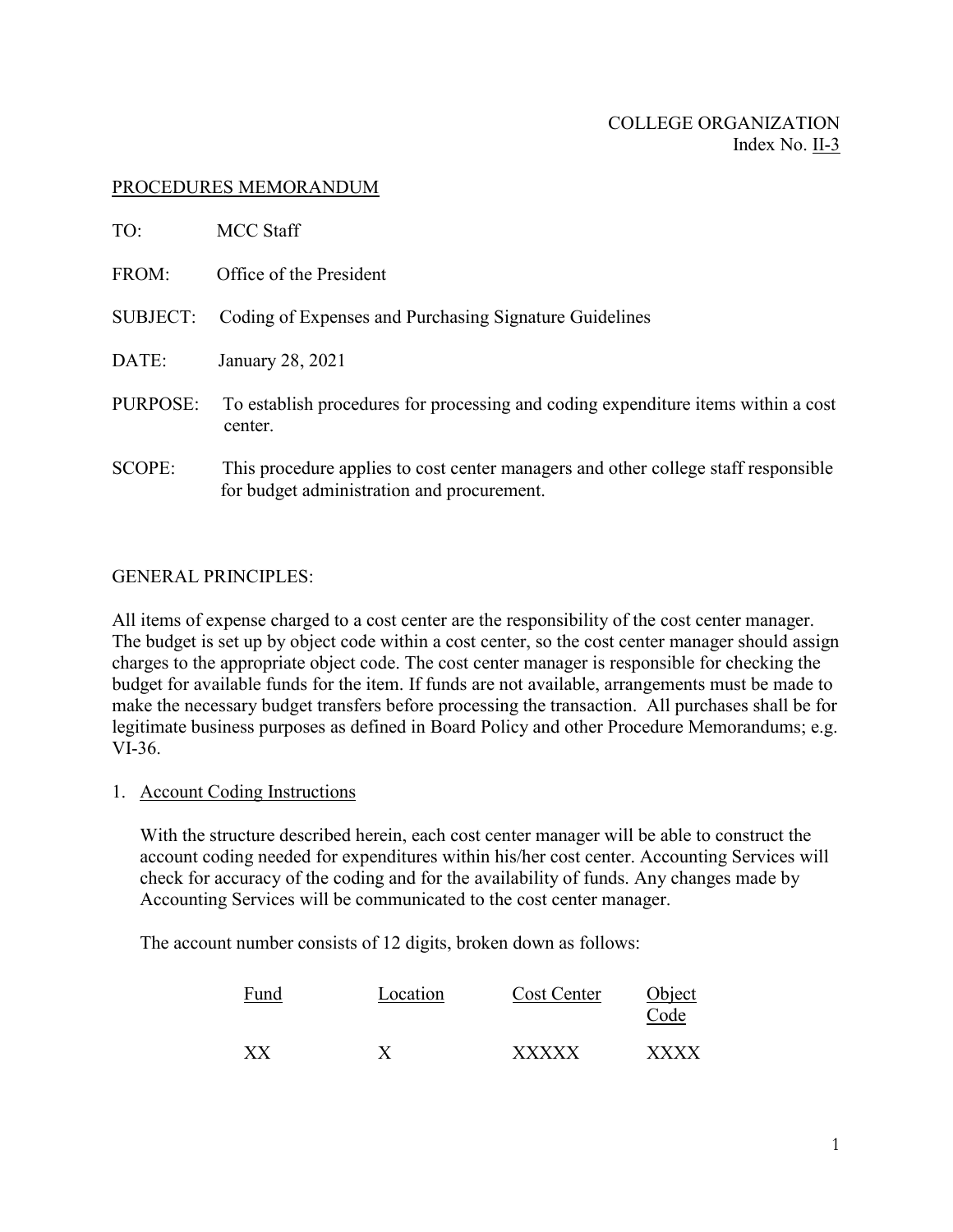For example, the account number 01-4-12100-5320 can be broken down as follows:

|       | General Fund                 | (Fund)        |  |
|-------|------------------------------|---------------|--|
|       | South Omaha                  | (Location)    |  |
| 12100 | <b>Automotive Technology</b> | (Cost Center) |  |
| 5320  | Classroom Supplies           | (Object Code) |  |

# 2. Procurement

The role of the Purchasing Department is to review, approve and create Purchase Orders following guidelines established by State Statue, Board Policy and Procedure Memorandums.

All purchase requisitions must contain the complete 12-digit account number along with the appropriate signatures.

The following guidelines must be observed by all employees, including those purchasing with grant or other special use funds, prior to sending purchase requisitions to Purchasing.

# **Purchase Requisition approvals needed for all goods and services in the following order:**

- a. Cost center manager approval is required on all requisitions that total up to \$24,999.99 ;
- b. Requisitions totaling \$25,000 and above will also need the approval of the Vice President for Academic Affairs, Vice President for Strategic Initiatives, Vice President for Student Affairs, ; and College Business Officer or Chief of Staff; ;
- c. Approval by the College Business Officer is required on requisitions from \$25,000 through \$100,000;
- d. Presidential and Board of Governors approval is required on requisitions above \$100,000.

When capital expenditure purchases are contemplated, it is the cost center manager's responsibility to confirm that the item is included in the approved budget. Approved budgeted equipment is listed by ID number under the respective cost center in the annual "Proposed Budget and Plan to Administer the Budget." If not included in the approved budget, the cost center manager must justify the purchase to the appropriate Vice President or College Business Officer using the "Equipment Funding Request Form", that can be found in the Forms Bank.

With respect to technology equipment purchases, a Personal Computer Matching Group (PCMG) Committee reviews all proposed technology equipment purchases. This process was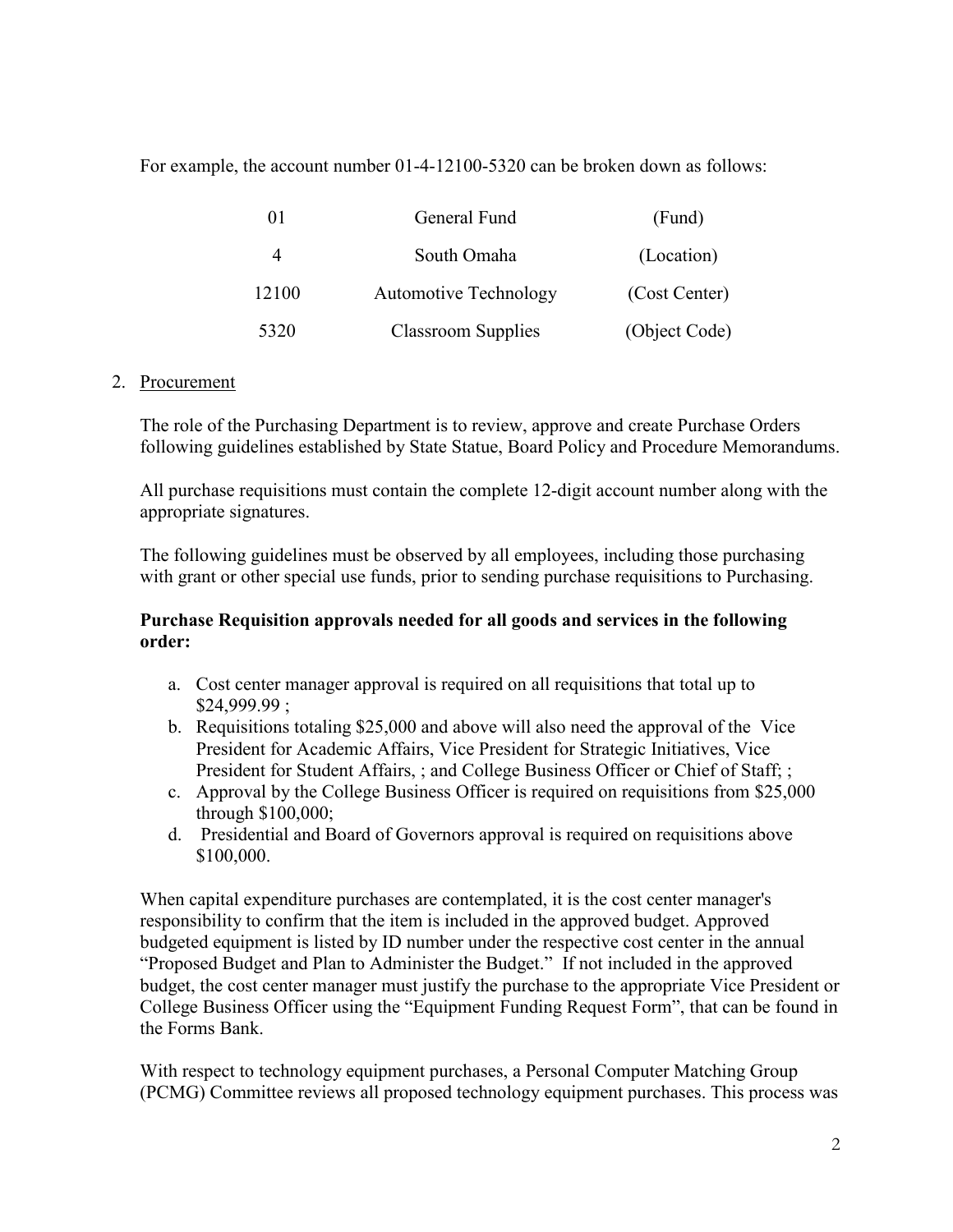developed in a continuing effort to be cost effective, support institutional effectiveness, and provide proposed technology equipment users with a solid support system

- a. Staff member, after receiving approval from cost center manager, requests technology equipment purchase by completing and submitting the online "Microcomputer Equipment Request (PCMG Request) form, which can be found in the Forms Bank;
- b. The request will be sent to the PCMG Committee for analysis;
- c. If the technology equipment is non-supported/non-approved, the requestor and cost center manager will be notified;
- d. If the technology equipment request is approved by the PCMG Committee, the requestor and cost center manager will be notified by email. The email will specify the next steps necessary to purchase the technology equipment.
- e. A copy of the approval email should be attached to the purchase requisition that is sent to the Purchasing Department.

With respect to software purchases, a Software Review Committee reviews all proposed software purchases. This process was developed in a continuing effort to be cost effective, support institutional effectiveness, and provide software users with a solid support system.

- a. Staff member, after receiving approval from cost center manager, requests software purchase by completing and submitting the online "Request to Purchase Software Form," which can be found in the Forms Bank.
- b. The request will be sent to the Software Review Committee for analysis.
- c. If the software request is non-supported/non-approved, the requestor and cost center manager will be notified.
- d. If the software request is approved by the Software Review Committee, the requestor and cost center manager will be notified by email. The email will specify the next steps necessary to purchase the software.
- e. A copy of the approval email should be attached to the purchase requisition that is sent to the Purchasing Department.

It is the responsibility of each department to route requisitions in the correct sequence. Any requisitions sent to Purchasing without proper signature(s) will be returned to the cost center manager before processing.

# 3. Accounting Services

The role of Accounting Services in the approval process is:

a. To assist the cost center manager and Purchasing in verification of budget availability for the purchase. If budget is not available in the cost center (excluding equipment and personnel), the cost center manager must process a budget transfer request to cover the additional expense. Upon receipt of the approved budget transfer, the requisition will be processed.